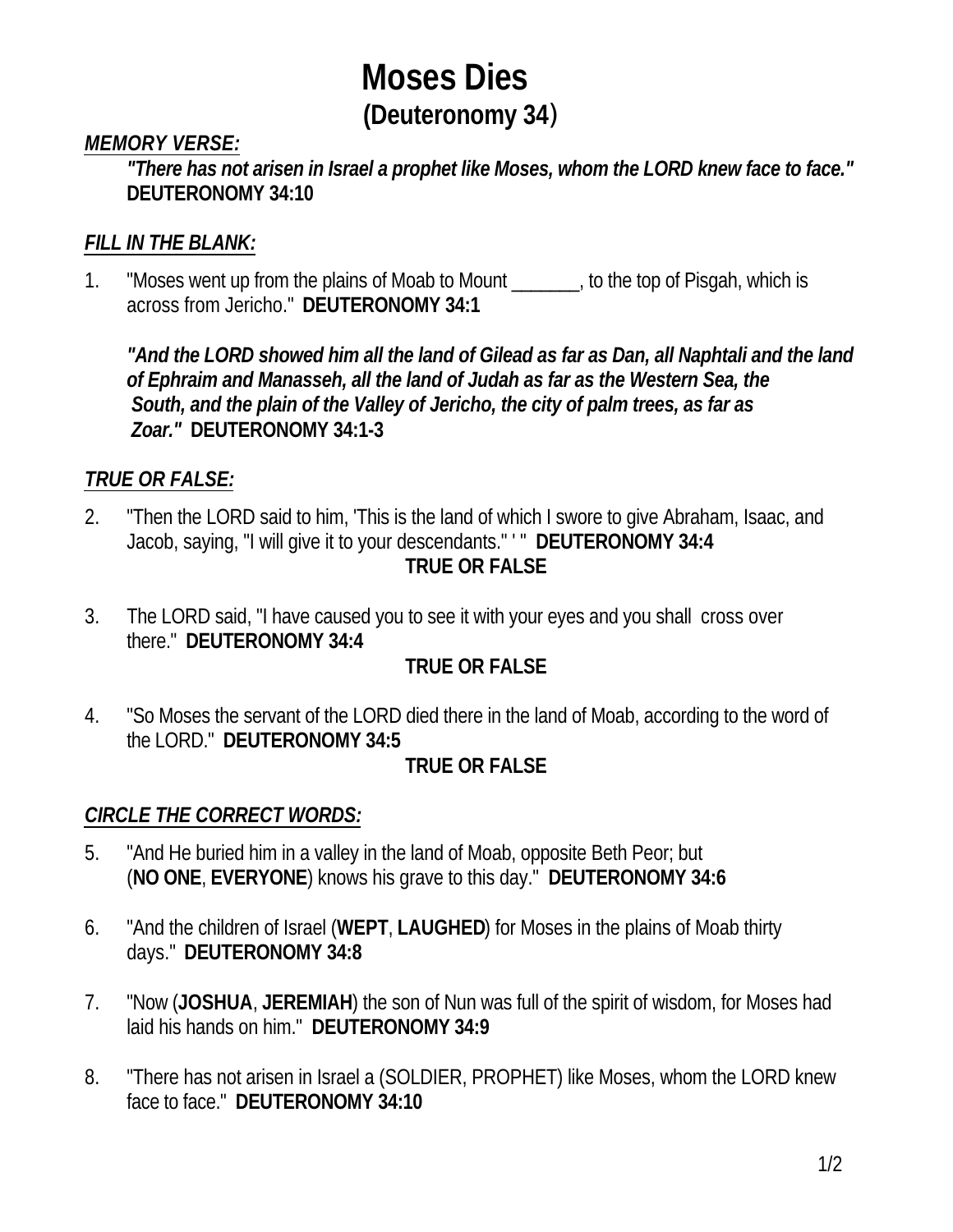# **Moses Dies (Deuteronomy 34)**

#### *MEMORY VERSE:*

*"There has not arisen in Israel a prophet like Moses, whom the LORD knew face to face."*  **DEUTERONOMY 34:10**

#### *CIRCLE THE CORRECT WORD:*

1. "Moses went up from the plains of Moab to Mount (**NEBO, BOBO**), to the top of Pisgah, which is across from Jericho." **DEUTERONOMY 34:1**

*"And the LORD showed him all the land of Gilead as far as Dan, all Naphtali and the land of Ephraim and Manasseh, all the land of Judah as far as the Western Sea, the South, and the plain of the Valley of Jericho, the city of palm trees, as far as Zoar."* **DEUTERONOMY 34:1-3**

# *TRUE OR FALSE:*

- 2. "Then the LORD said to him, 'This is the land of which I swore to give Abraham, Isaac, and Jacob, saying, "I will give it to your descendants." ' " **DEUTERONOMY 34:4 TRUE OR FALSE**
- 3. The LORD said, "I have caused you to see it with your eyes and you shall cross over there." **DEUTERONOMY 34:4**

# **TRUE OR FALSE**

#### *FILL IN THE BLANKS:*

- 4. "So Moses the servant of the LORD \_\_\_\_\_\_\_ there in the land of Moab, according to the word of the LORD." **DEUTERONOMY 34:5**
- 5. "And He buried him in a valley in the land of Moab, opposite Beth Peor; but \_\_\_\_ \_\_\_\_\_\_\_ knows his grave to this day." **DEUTERONOMY 34:6**
- 6. "And the children of Israel \_\_\_\_\_\_\_\_\_\_\_ for Moses in the plains of Moab thirty days." **DEUTERONOMY 34:8**
- 7. "Now the son of Nun was full of the spirit of wisdom, for Moses had laid his hands on him." **DEUTERONOMY 34:9**
- 8. There has not arisen in Israel a second the Moses, whom the LORD knew face to face." **DEUTERONOMY 34:10**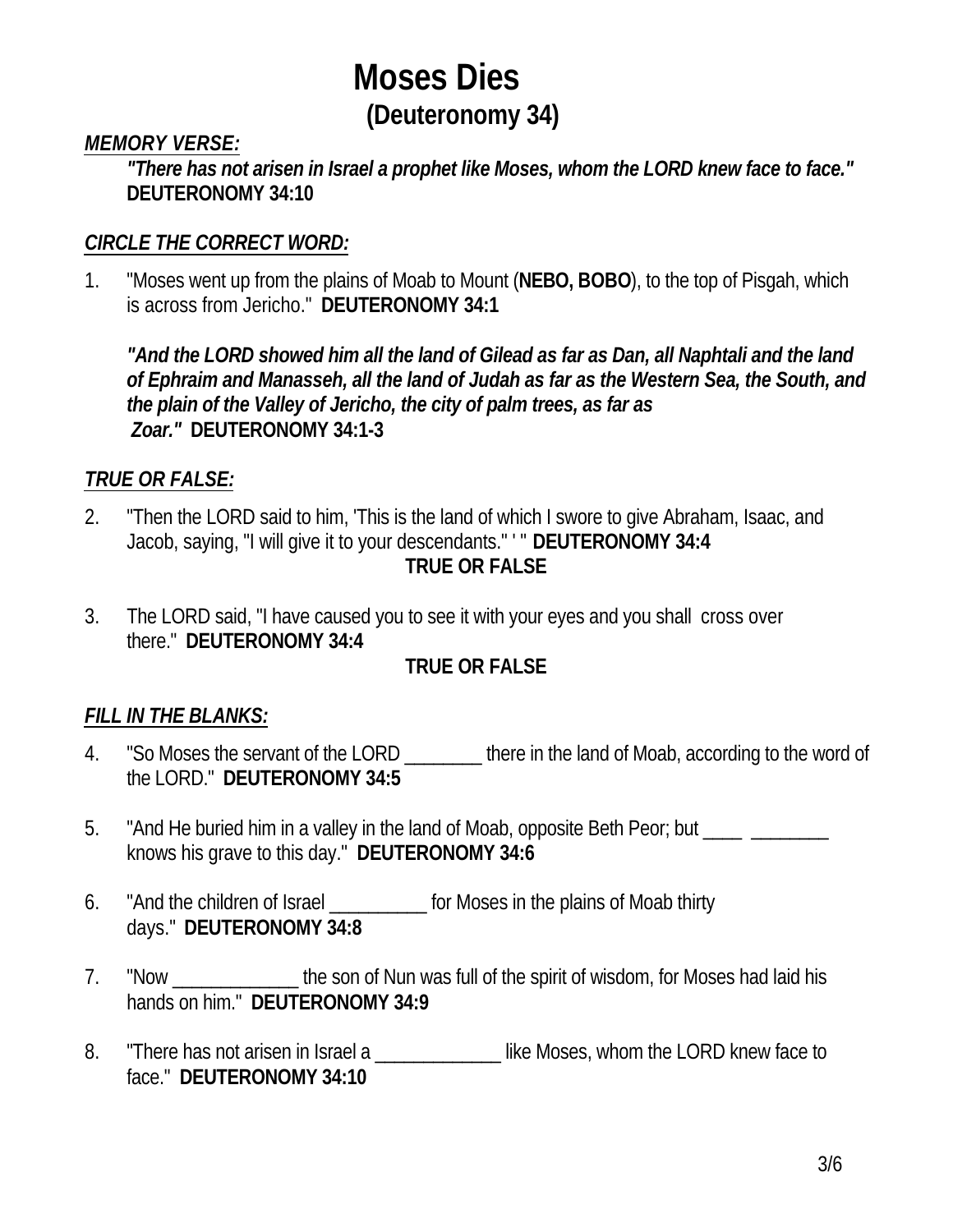

"There has not arisen in Israel a prophet like Moses, whom the LORD knew face to face." **DEUTERONOMY 34:10**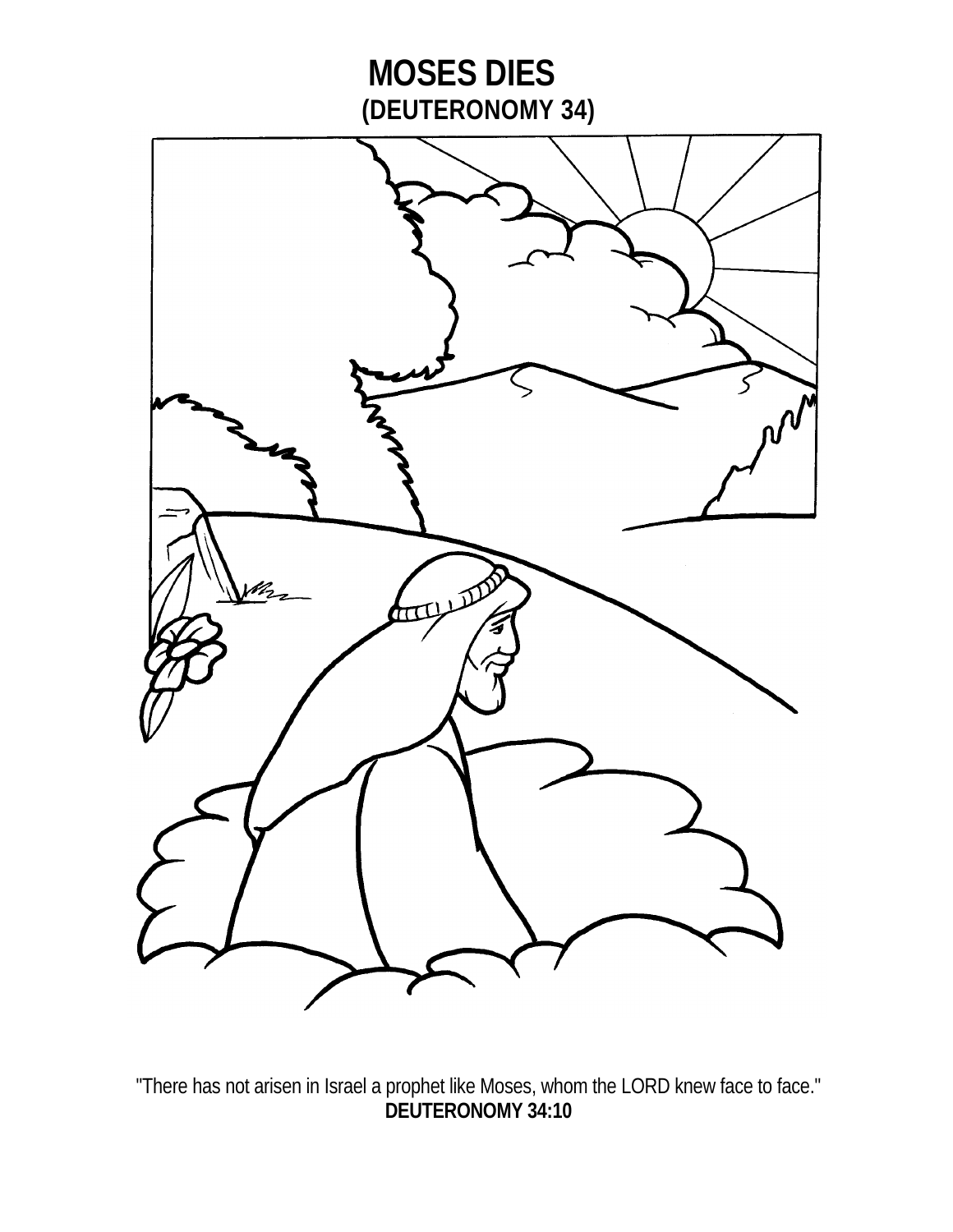# **MOSES DIES (DEUTERONOMY 34)**



**DIED MOSES JERICHO MOUNT NEB JOSHUA**

| O | <b>PROPHET</b><br><b>SEE</b><br><b>WFPT</b> |
|---|---------------------------------------------|
|   |                                             |
|   |                                             |

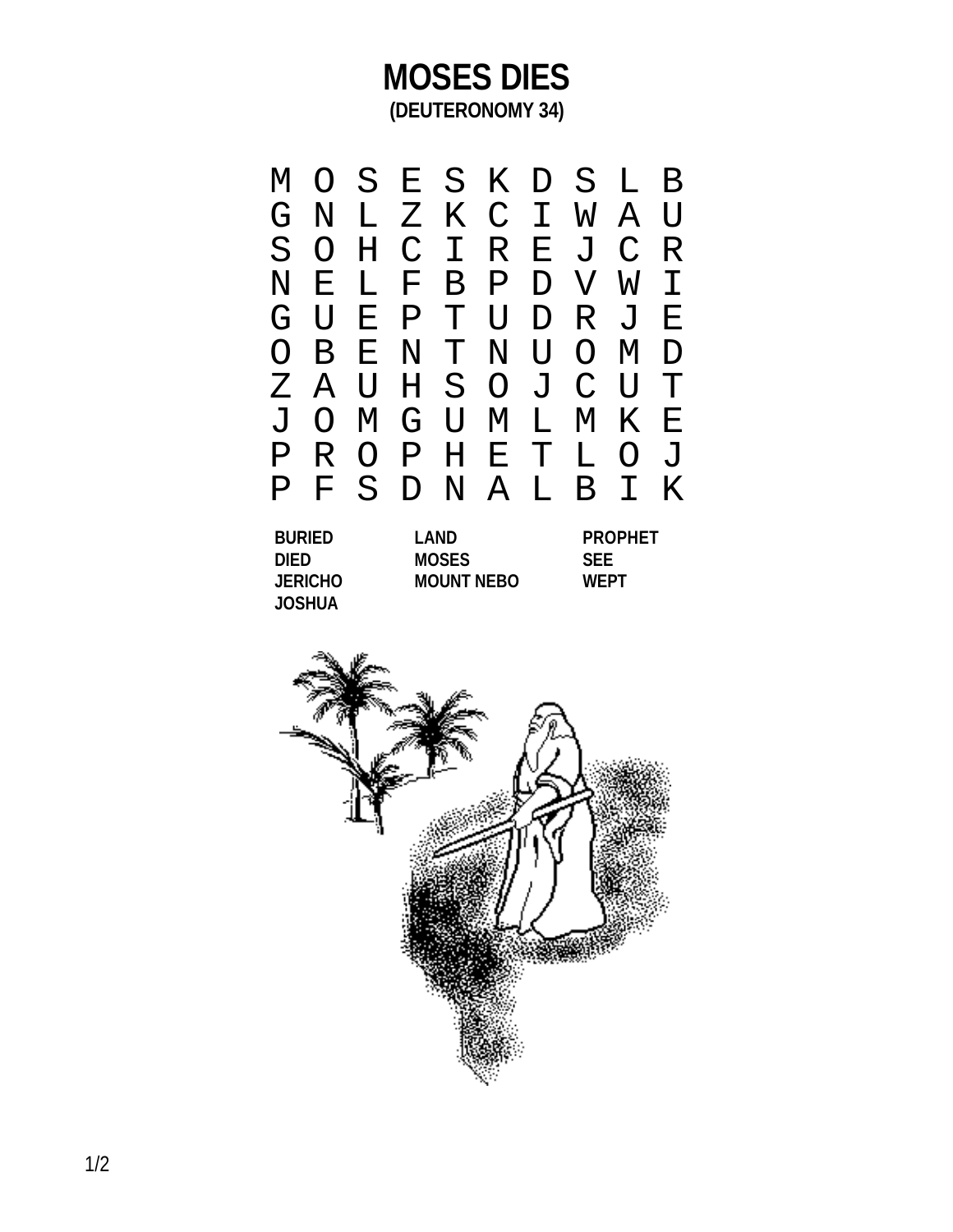# **MOSES DIES (DEUTERONOMY 34)**

P K P L A Q A Q N C A B F G G M Y Y N M U O K V V J S X H U Y C O W C Q K H I U Y J S D C I T I I M O U N T N E B O S P F Q S D D C L E U J Q D J A Z N W X V S K S P E A E P T H K D I E D R O L O U E T P P Z S T S A A P U W W F H Y L I U J G M R Z L O U C F S O K S U M M W R A M E B X O O C M L E M Q R S T M S W F D G Y B O W E P T B F N T I P O D Y Z Y D O G O S W Z D T Z T J D E I E R A O X W V M J L H M N N Z Q T H A I M E D A D T S Q H O Q F A D N H A T R N J N Y M F L P H S K S M L R K A A U P A T C T U B A T V S W I H J A O U B T I O K S R N E O W V R V L Q U Z B U U R Y H G V I U H A B G V J H S W A H T E R B C H C H D T P H S N X T Q Y E F T N W B I G C T L L A J N G W Y V J M V D Q P P R D H A U U D Y B S E E P T D I D X N P E V R S F W Y K K D E O B N W O Q N K Y J B E V L Q S P

| <b>DIED</b>        | <b>JOSHUA</b> | <b>MOSES</b>   | <b>SFF</b>     |
|--------------------|---------------|----------------|----------------|
| <b>DESCENDANTS</b> | I AND         | <b>BURIED</b>  | <b>JERICHO</b> |
| <b>MOUNT NEBO</b>  | I ORD         | <b>PROPHET</b> | WFPT           |
| THIRTY DAYS        |               |                |                |